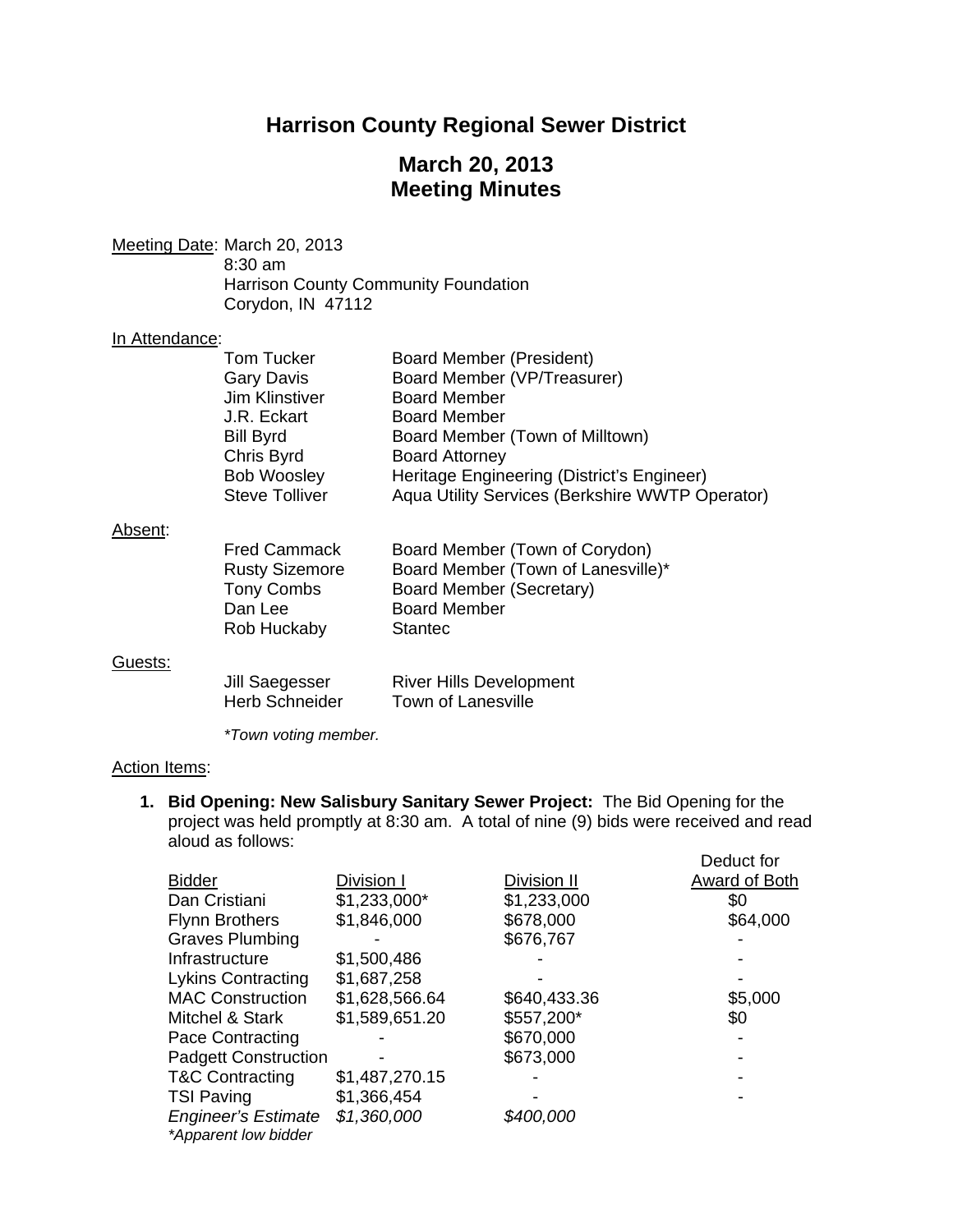HCRSD Mtg Minutes March 20, 2013 Page 2 of 4

> Bids were taken under advisement to allow for the District's Engineer, Attorney, and Grant Administrator an opportunity to review. A recommendation for award will be made at the next meeting.

- **2. February 20, 2013 HCRSD Board Meeting Minutes:** *Motion made by J.R. Eckart, seconded by Gary Davis to approve the minutes. Motion approved unanimously.*
- **3. Berkshire WWTP Operations Report (February):** Steve Tolliver presented the February 2013 Operations Report and reported the following: 1.) The plant remains in compliance and there were no issues to report. 2.) Flow was up quite a bit for the month of February due to a large number of rain events. Even with the increase in flow the plant was still only running at 30% capacity. 3.) There was an issue with the lift station at the mobile home park. The lift station is owned by the mobile home park and is NOT the District's responsibility. Steve Tolliver walked them through the process of getting the issue fixed. The issue at the lift station was immediately resolved and is now functioning properly. 4.) Steve advised that the calibration of the flow meter is required annually. Calibration of the flow meter has been completed. *Motion made by J.R. Eckart, seconded by Jim Klinstiver to approve the February Operations Report. Motion approved unanimously.*

## **4. New Salisbury Project Update:**

- **a. EDA Review Update:** The New Salisbury bids will be reviewed to confirm everything was submitted as required per the bid documents for the lowest, responsive, responsible bidder for each Division. Upon verification the Board will send its recommendation by letter to EDA along with other items that have been requested. Upon EDA approval the Board can award the project(s). If approvals from EDA are secured in time an award for each Division will be made at the next Board meeting in April. Jill Saegesser will draft the required "Recommendation of Award Letter" that must be signed by the District and submitted to EDA. *A motion was made by Gary Davis to allow Tom Tucker to sign the "Recommendation of Award Letter" to EDA outside of a District Board meeting. The motion was seconded by Jim Klinstiver. Motion was approved unanimously.*
- **b. WWTP Plan Approval (IDEM):** Bob Woosley reported that he is providing IDEM additional information requested. This information will be transmitted to IDEM this week. It is anticipated the construction permits for both Divisions will be secured prior to the Board meeting in April.

## **5. Stormwater Demonstration Project:**

- **a. Lanesville School Campus:** The Contractor is working on updating shop drawings to include the new stormwater quality unit. JR Eckart requested that any proposed changes to the unit be submitted to the sub-committee for review and approval.
- **b. Corydon School Campus:** JR Eckart asked for a status update on this project. Bob Woosley will request that Rob Huckaby send out an update to the Board.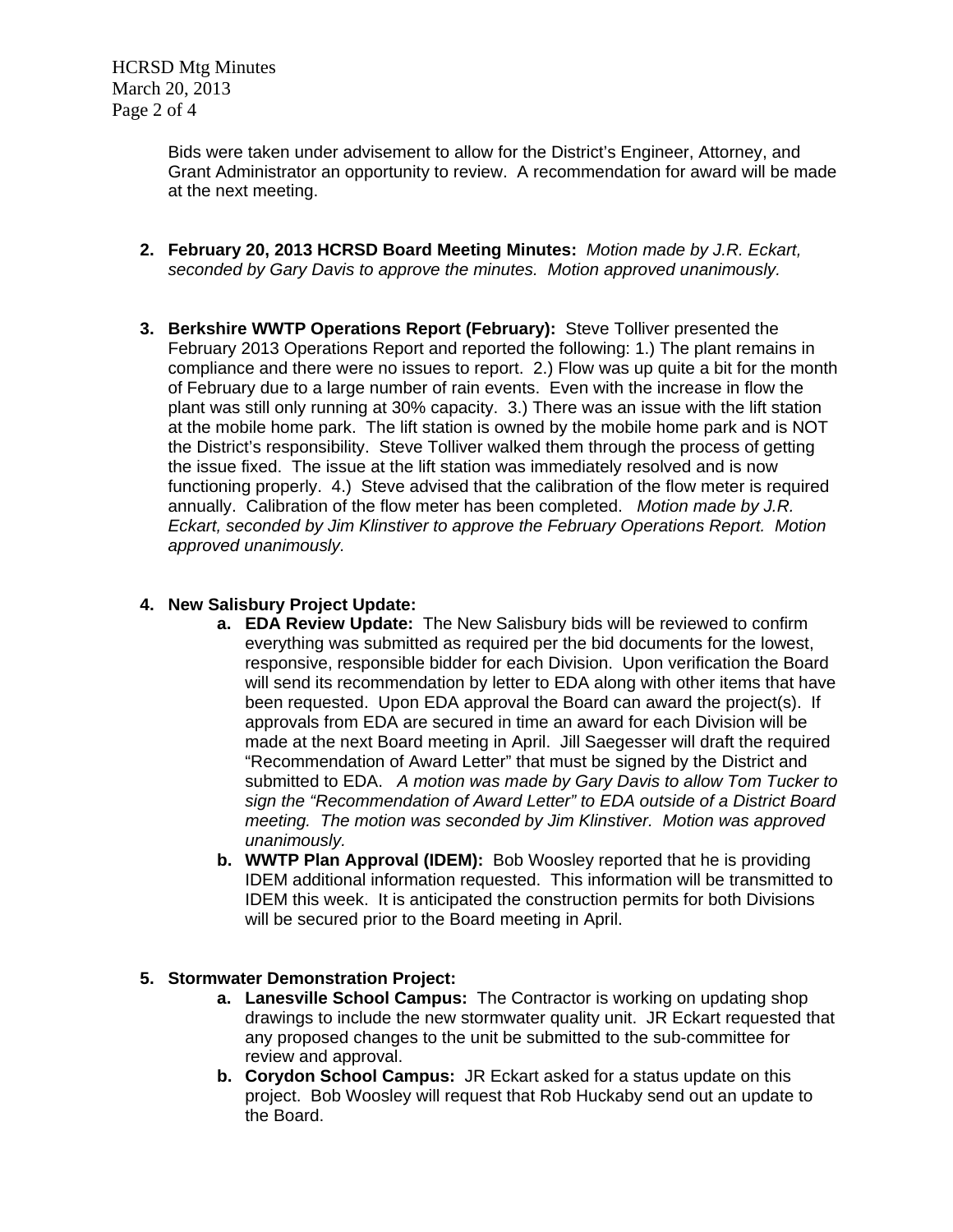HCRSD Mtg Minutes March 20, 2013 Page 3 of 4

## **6. Lanesville Interchange Sewer Project:**

**a. Design Update:** Bob Woosley distributed a summary sheet that included the design updates for the Lanesville Interchange Sanitary Sewer Project. Revisions to the update were discussed. Revisions will be made and sent to everyone for review. Upon acceptance the information will be transmitted to the Corydon Democrat in hopes of providing an overall update to the general public.

## **7. Treasurer's Report:**

- **a.** *A motion was made by Jim Klinstiver, seconded by J.R. Eckart to approve the February Treasurer's report. Motion approved unanimously*.
- **b.** *A motion was made by J.R. Eckart, seconded by Jim Klinstiver to approve the following invoice payments, motion approved unanimously.*

|                                                                                                                                                                                           |      | Aqua Utility Service - Calibrate Flow Meter         | \$640.17   |
|-------------------------------------------------------------------------------------------------------------------------------------------------------------------------------------------|------|-----------------------------------------------------|------------|
|                                                                                                                                                                                           | ii.  | Town of Corydon - Feb sewer bills                   | \$6,848.70 |
|                                                                                                                                                                                           | iii. | Harrison REMC - WWTP electric service               | \$996.27   |
|                                                                                                                                                                                           | IV.  | Aqua Utility Services - March WWTP Operation/Sludge | \$3,480.60 |
|                                                                                                                                                                                           | v.   | Heritage Engineering - Bidding Assistance & RR Fee  | \$8,270.00 |
| c. A motion was made by J.R. Eckart, seconded by Gary Davis to approve the<br>following invoice from the District's Lanesville Interchange Grant Account,<br>motion approved unanimously. |      |                                                     |            |

- **i.** Heritage Engineering Lanesville Int. Design \$10,179.00
- **d.** *A motion was made by Gary Davis, seconded by Jim Klinstiver to approve the following invoice from the District's General Operation's Account, motion approved unanimously.* 
	- **i.** Heritage Engineering Mgmt Support \$1,612.70
- **e.** *A motion was made by Jim Klinstiver, seconded by Gary Davis to approve the following invoice from the District's General Operation's Account, motion approved unanimously.* 
	- **i.** Dillman, Chastain, & Byrd Meeting and Letter to SSK \$125.46

### **8. Other Items:**

**a. North Harrison Schools:** Bob Woosley shall prepare information regarding how to best serve the school with sanitary sewer service. This information shall also be submitted to Jill Saegesser. This potential project will be discussed at the District's April Board meeting.

### Next Meeting:

Regular Board Meeting: **Wed. April 17, 2013 at 8:30 am** @ Harrison County Community Foundation Building.

Minutes prepared by: Heritage Engineering

# **End of Minutes**